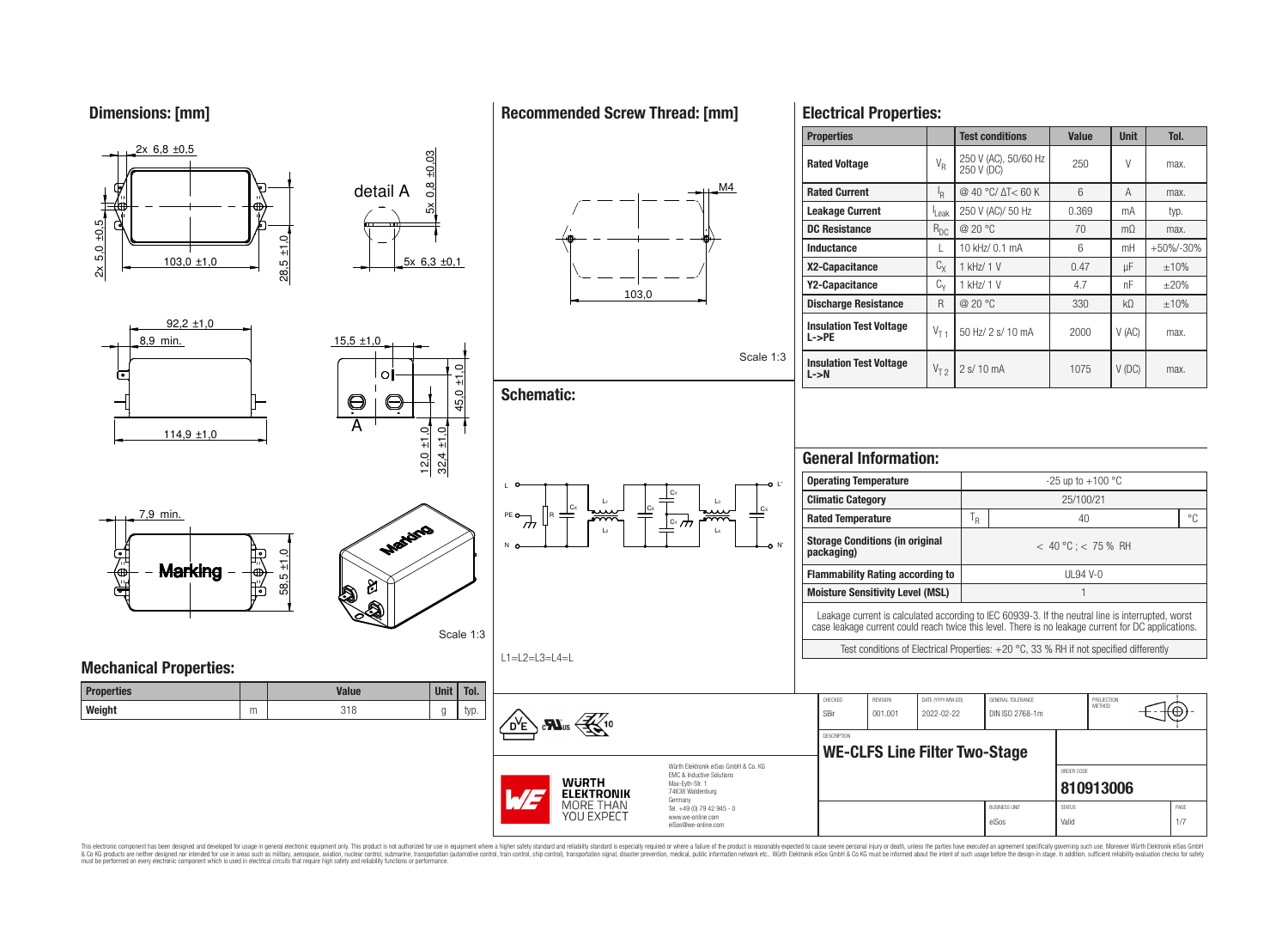## **Certification:**

| <b>cURus Approval</b> | E502193 [UL 60939-3/ CSA C22.2 NO. 8-13] |
|-----------------------|------------------------------------------|
| VDE Approval          | 40048805 [IEC/EN 60939-2]                |

**Typical Insertion Loss:**



This electronic component has been designed and developed for usage in general electronic equipment only. This product is not authorized for subserved requipment where a higher selection equipment where a higher selection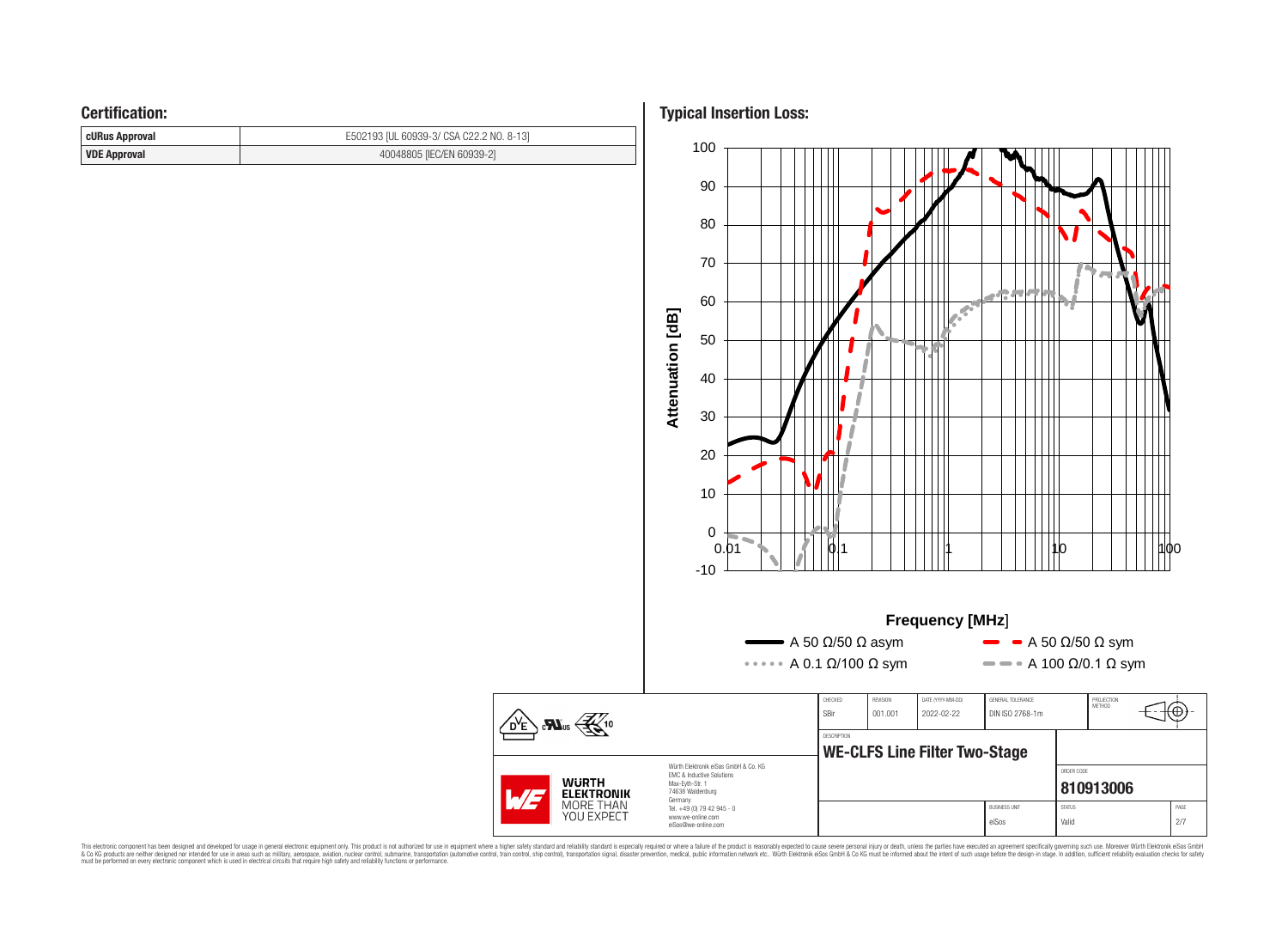**Test Setup:**



## **Derating Curve:**



This electronic component has been designed and developed for usage in general electronic equipment only. This product is not authorized for subserved requipment where a higher selection equipment where a higher selection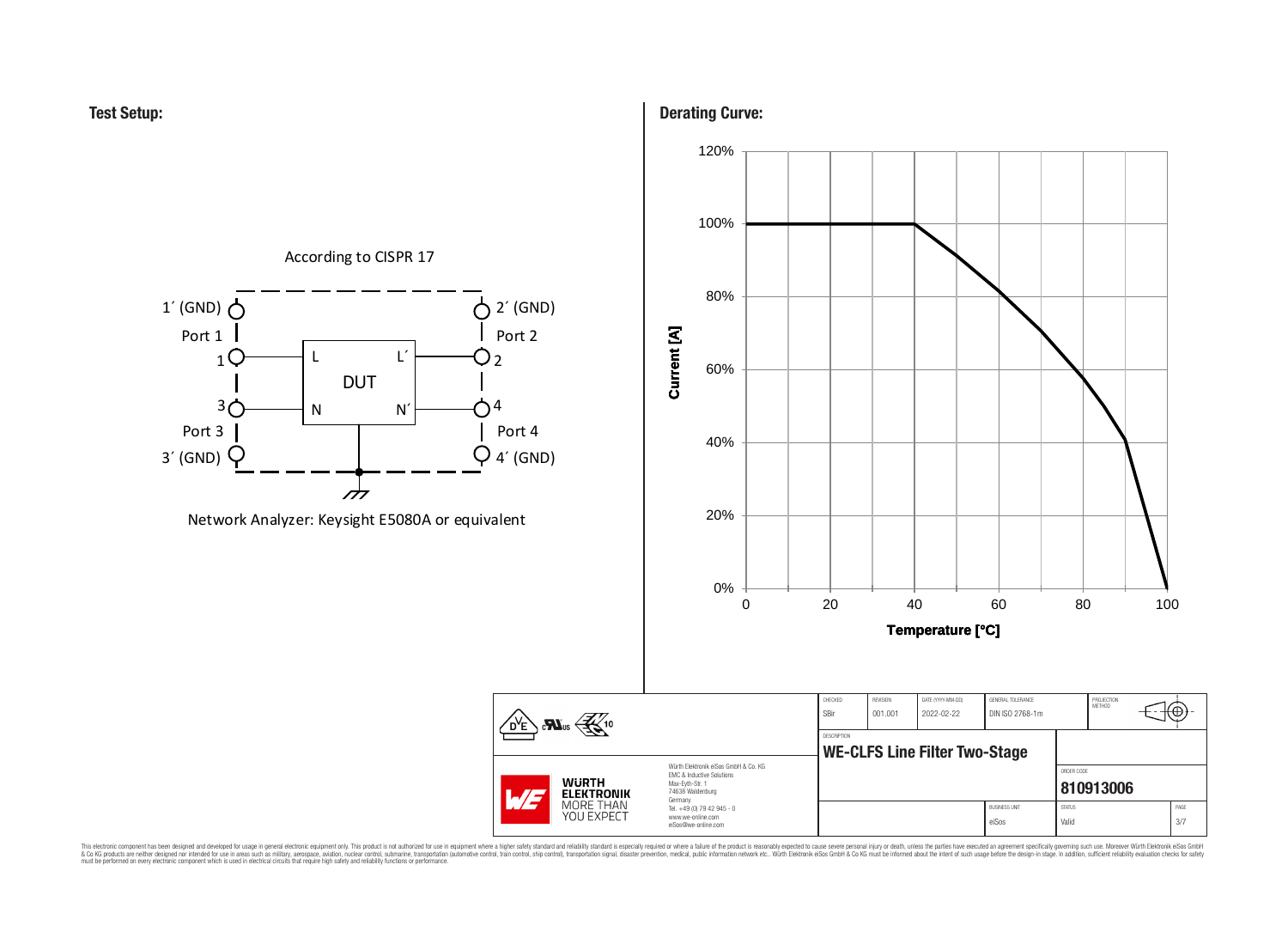# **Packaging Specification - Tray and Carton: [mm]**



This electronic component has been designed and developed for usage in general electronic equipment only. This product is not authorized for use in equipment where a higher safely standard and reliability standard si espec & Ook product a label and the membed of the seasuch as marked and as which such a membed and the such assume that income in the seasuch and the simulation and the such assume that include to the such a membed and the such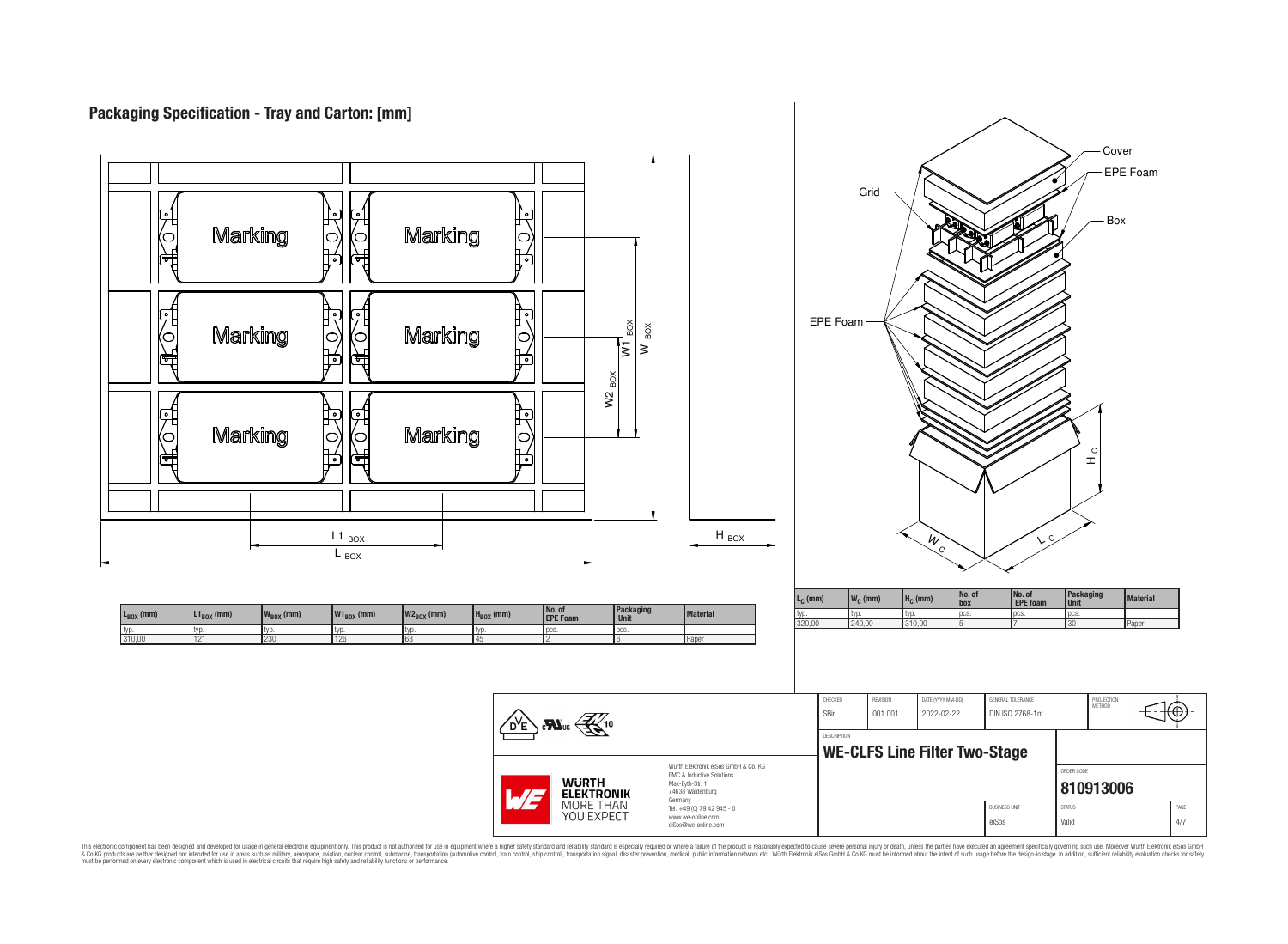# **Cautions and Warnings:**

## **The following conditions apply to all goods within the product series of WE-CLFS of Würth Elektronik eiSos GmbH & Co. KG:**

### **General:**

- This electronic component was designed and manufactured for use in general electronic equipment.
- Würth Elektronik must be asked for written approval (following the PPAP procedure) before incorporating the components into any equipment in fields such as military, aerospace, aviation, nuclear control, submarine, transportation (automotive control, train control, ship control), transportation signal, disaster prevention, medical, public information network, etc. where higher safety and reliability are especially required and/or if there is the possibility of direct damage or human injury.
- Electronic components that will be used in safety-critical or high-reliability applications, should be pre-evaluated by the customer.
- The component is designed and manufactured to be used within the datasheet specified values. If the usage and operation conditions specified in the datasheet are not met, the wire insulation may be damaged or dissolved.
- Do not drop or impact the components, the component may be damaged.
- Würth Elektronik products are qualified according to international standards, which are listed in each product reliability report. Würth Elektronik does not guarantee any customer qualified product characteristics beyond Würth Elektroniks' specifications, for its validity and sustainability over time.
- The customer is responsible for the functionality of their own products. All technical specifications for standard products also apply to customer specific products.

## **Product specific:**

#### **Assembly instructions:**

- While mounting and removing, the electronic component shall be operated in voltage-free condition pursuant to the five safety rules described in the standard EN 50110-1.
- The protective earth connection shall be the first to be connected while installing the filter and shall be the last to be disconnected. The protective earth connection must be prepared considering the leakage current.
- The filter position is suggested to be close as possible to the application. If there are long distances between the filter and application, it is recommended to shield the cables, otherwise, the functionality might be affected.
- To establish a low impedance path for parasitic currents the filter housing shall have a wide connection area to the ground plane. The ground plane shall be free of paint or other isolating materials.
- Keep the connection to the PE as short as possible.
- To minimize crosstalk do not place incoming and outgoing cables next to each other.
- Use short cables to minimize the parasitic effects of the setup.
- The connection to the ground plane should be established with M4 screws. The tightening torque varies with the selected screw and should not exceed the limit of 5Nm.

### **Cleaning and Washing:**

• Washing agents used during the production to clean the customer application might damage or change the characteristics of the component. Washing agent may have a negative effect on the long-term functionality of the product.

### **Storage Conditions:**

- A storage of Würth Electronik products for longer than 12 months is not recommended. Within other effects, the terminals may suffer degradation, resulting in bad solderability. Therefore, all products shall be used within the period of 12 months based on the day of shipment.
- Do not expose the components to direct sunlight.
- The storage conditions in the original packaging are defined according to DIN EN 61760-2.
- The storage conditions stated in the original packaging apply to the storage time and not to the transportation time of the components.

## **Packaging:**

• The packaging specifications apply only to purchase orders comprising whole packaging units. If the ordered quantity exceeds or is lower than the specified packaging unit, packaging in accordance with the packaging specifications cannot be ensured.

### **Handling:**

- Violation of the technical product specifications such as exceeding the nominal rated current will void the warranty.
- Only qualified personnel should work with the electronic component including, but not limited to, work such as planning, assembly, installation, operation, repair and maintenance considering the corresponding documentation.
- The filter includes components storing an electric charge and dangerous voltage may remain at the filter terminals even after the power source has been disconnected even after five minutes.
- In case temporary voltage is applied to the unassembled filter, the filter shall be discharged after the power source has been disconnected.
- Avoid any overload or conditions that are not specified in the datasheet.
- Do not exceed the specified temperature limits.
- To maintain regular operation, the filters shall be protected within the application against inadmissible exceedance of the rated current.
- The filter leakage current specified in the data sheet merely serves as a user information. For security reasons, the maximum leakage current of the entire electrical application has to be limited. The permissible limits for your application must be acquired from the relative and applicable regulations, provisions and standards.
- The current derating must be observed. Disregarding the current derating might result in overheating and in a fire hazard as a consequence thereof.
- Due to the heavy weight of the electronic component, strong forces and high accelerations might have the effect to damage the electrical connection and will void the warranty.
- The temperature rise of the component must be taken into consideration. The operating temperature is comprised of ambient temperature and temperature rise of the component.The operating temperature of the component shall not exceed the maximum temperature specified.

| $\mathcal{Z}$ 10<br>$c$ <b>N</b> <sub>us</sub><br>D <sup>y</sup> e |  | CHECKED<br>SBir                                                                                                                                                                               | <b>REVISION</b><br>001.001 | DATE (YYYY-MM-DD)<br>2022-02-22 | GENERAL TOLERANCE<br>DIN ISO 2768-1m |                        | PROJECTION<br>METHOD |              |  |
|--------------------------------------------------------------------|--|-----------------------------------------------------------------------------------------------------------------------------------------------------------------------------------------------|----------------------------|---------------------------------|--------------------------------------|------------------------|----------------------|--------------|--|
|                                                                    |  | <b>DESCRIPTION</b><br><b>WE-CLFS Line Filter Two-Stage</b>                                                                                                                                    |                            |                                 |                                      |                        |                      |              |  |
| <b>WURTH</b><br><b>ELEKTRONIK</b><br>L/E                           |  | Würth Elektronik eiSos GmbH & Co. KG<br>EMC & Inductive Solutions<br>Max-Evth-Str. 1<br>74638 Waldenburg<br>Germany<br>Tel. +49 (0) 79 42 945 - 0<br>www.we-online.com<br>eiSos@we-online.com |                            |                                 |                                      |                        | ORDER CODE           | 810913006    |  |
| MORE THAN<br><b>YOU EXPECT</b>                                     |  |                                                                                                                                                                                               |                            |                                 | <b>BUSINESS UNIT</b><br>eiSos        | <b>STATUS</b><br>Valid |                      | PAGE<br>.5/7 |  |

This electronic component has been designed and developed for usage in general electronic equipment only. This product is not authorized for use in equipment where a higher safety standard and reliability standard si espec & Ook product a label and the membed of the seasuch as marked and as which such a membed and the such assume that income in the seasuch and the simulation and the such assume that include to the such a membed and the such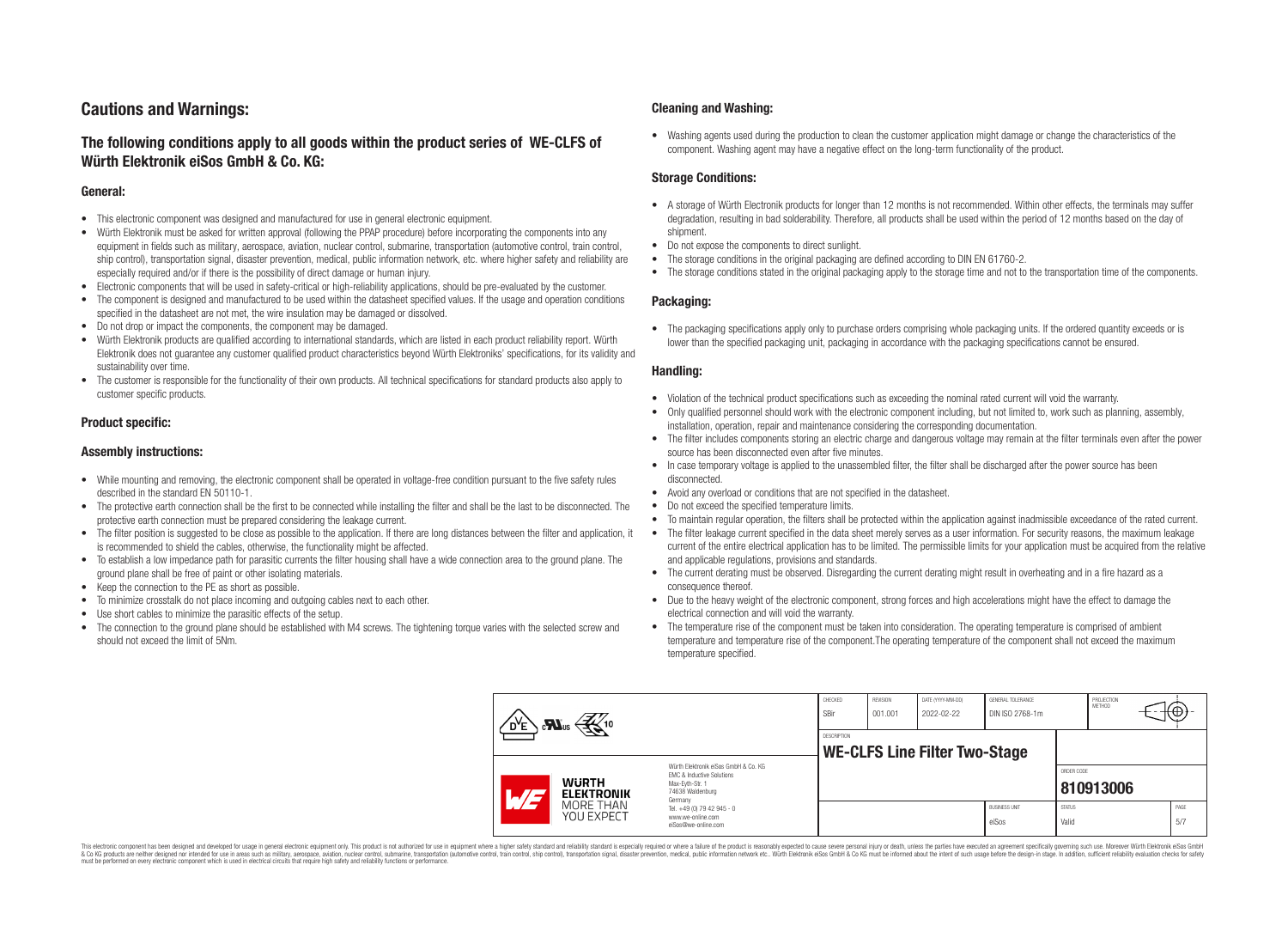## **Vibration resistance:**

• Do not exceed the vibration limits given by IEC60068-2-6.

These cautions and warnings comply with the state of the scientific and technical knowledge and are believed to be accurate and reliable. However, no responsibility is assumed for inaccuracies or incompleteness.

| $\mathbf{r}$                                     |                         |                                                                                                                     | CHECKED<br>SBir | REVISION<br>001.001 | DATE (YYYY-MM-DD)<br>2022-02-22 | GENERAL TOLERANCE<br>DIN ISO 2768-1m |                        | PROJECTION<br><b>METHOD</b> | ťΦ          |
|--------------------------------------------------|-------------------------|---------------------------------------------------------------------------------------------------------------------|-----------------|---------------------|---------------------------------|--------------------------------------|------------------------|-----------------------------|-------------|
|                                                  |                         | <b>DESCRIPTION</b><br><b>WE-CLFS Line Filter Two-Stage</b>                                                          |                 |                     |                                 |                                      |                        |                             |             |
| <b>WURTH</b><br><i>. 13</i><br><b>ELEKTRONIK</b> |                         | Würth Flektronik eiSos GmbH & Co. KG<br>FMC & Inductive Solutions<br>Max-Evth-Str. 1<br>74638 Waldenburg<br>Germany |                 |                     |                                 |                                      | ORDER CODE             | 810913006                   |             |
|                                                  | MORE THAN<br>YOU EXPECT | Tel. +49 (0) 79 42 945 - 0<br>www.we-online.com<br>eiSos@we-online.com                                              |                 |                     |                                 | <b>BUSINESS UNIT</b><br>eiSos        | <b>STATUS</b><br>Valid |                             | PAGE<br>6/7 |

This electronic component has been designed and developed for usage in general electronic equipment only. This product is not authorized for subserved requipment where a higher selection equipment where a higher selection